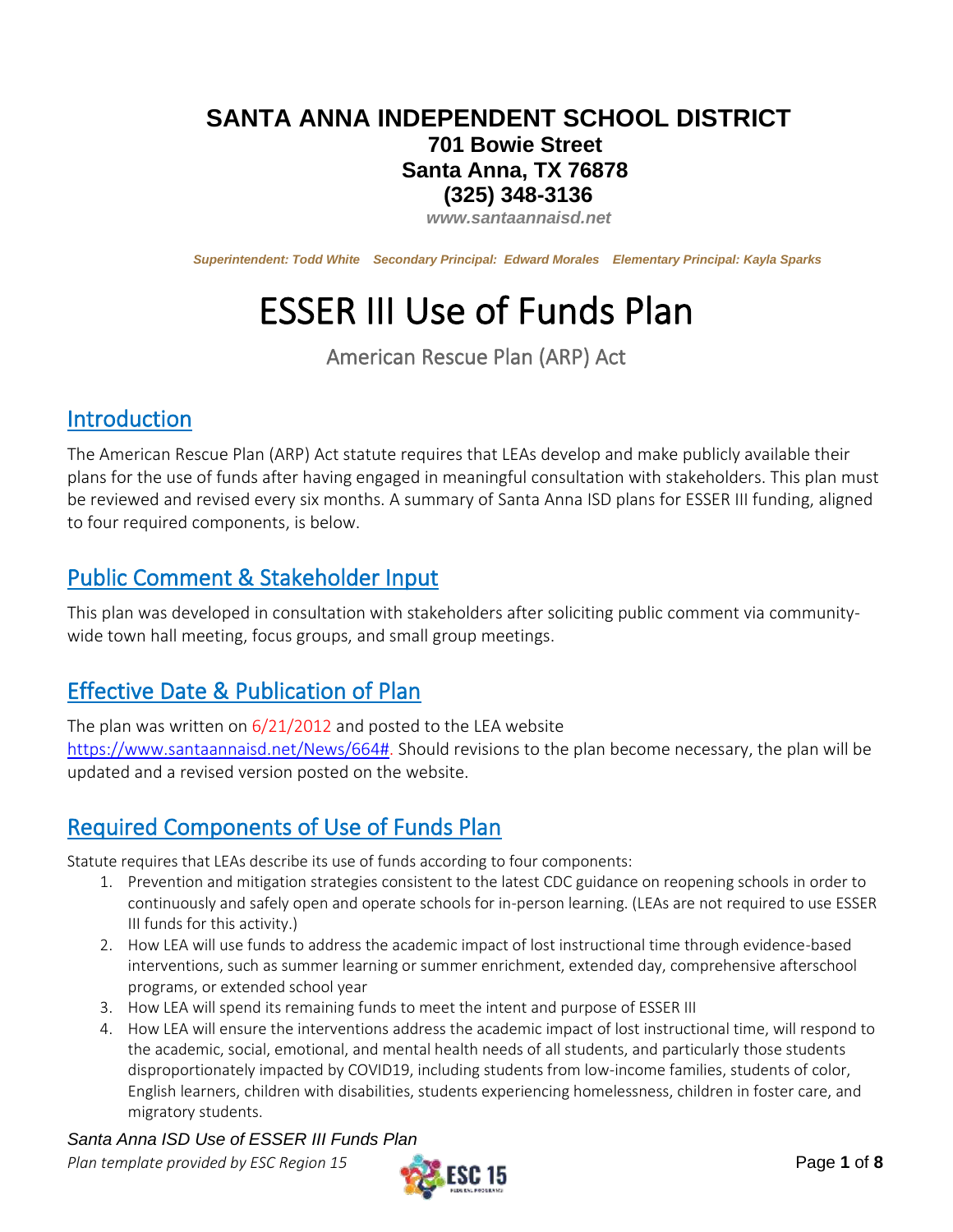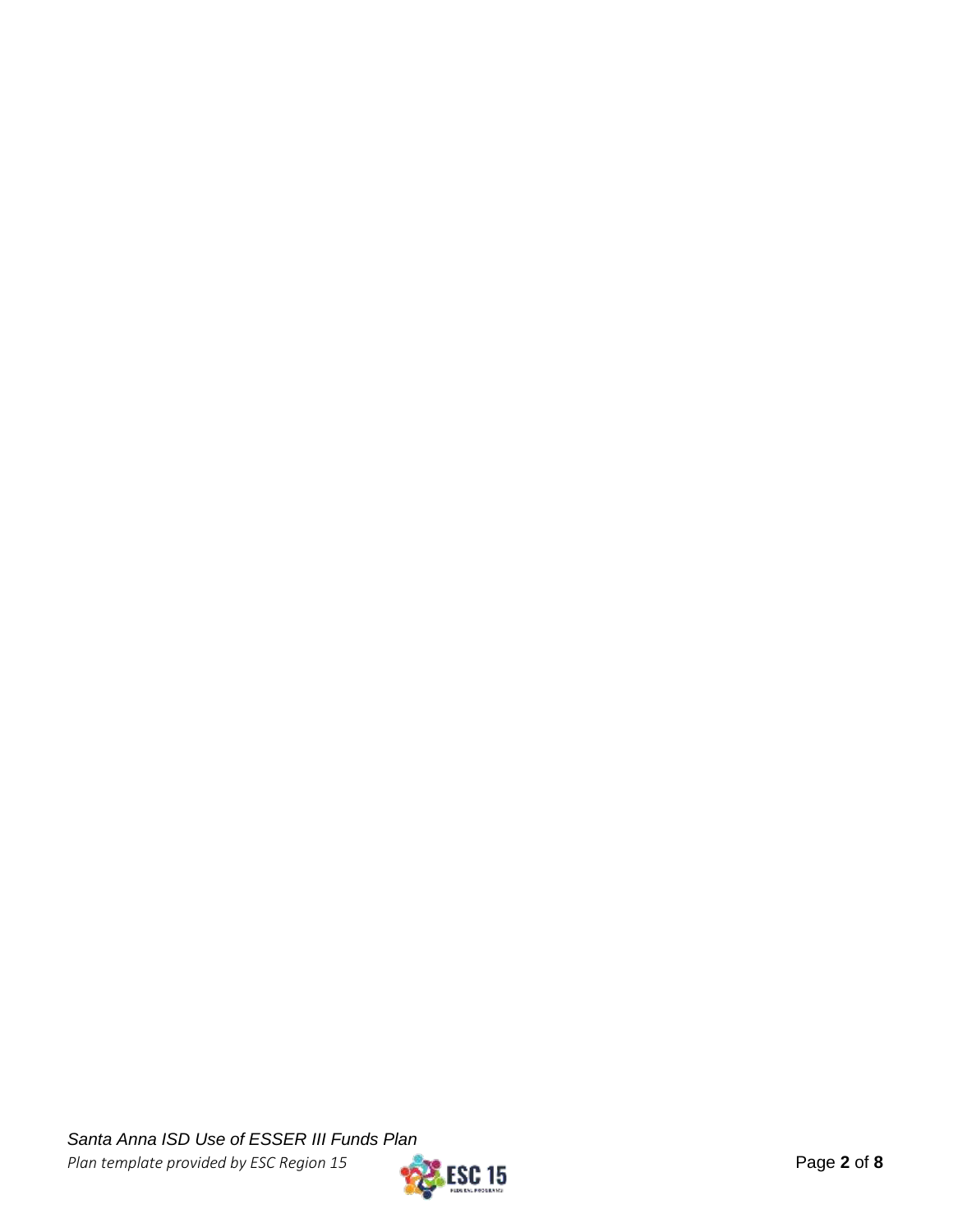# *Plan for Funding to Address Impact on Learning*

Statute requires a minimum of 20% of ESSER III funding to be directed toward activities that address learning loss. This requirement is separated among two components:

- Component #2: Evidence-based interventions; and
- Component #4: Interventions that ensure the social, emotional, mental health needs of students are met

| Initial 2/3 Entitlement:<br>808,141                                          | 20% of Entitlement:<br>161,628.20<br>(minimum allowed) |  |
|------------------------------------------------------------------------------|--------------------------------------------------------|--|
| Total (initial + final amts.) Entitlement:<br>1,212,211<br>$S \qquad \qquad$ | 20% of Entitlement:<br>242,442.20<br>(minimum allowed) |  |
| Amount Directed Toward Learning Loss: \$<br>258,600                          |                                                        |  |

### *Component #2: Evidence-based Interventions*

Santa Anna ISD will address learning loss through the following activities:

Santa Anna ISD will enhance our summer learning programming, converting to a full day intervention/enrichment program instead of a half day. We will bolster our comprehensive after school programs to include academic vocabulary, real-world application of math, and intervention/enrichment programming. Stipends and wages will be paid for the additional summer programming and after school programming will add stipends for qualified teachers. Tutorials embedded in the school day will support interventions and enrichment. Academic nights is a new program to extend content into celebratory evening events, engaging students and their parents in content specific academic pursuits. A summer reading program will allow students access to a library and host reading events for the children of the community, supporting younger students with books for summer reading. Throughout the year students of all grade levels will receive books to augment their personal libraries, choosing a total of 9 books per year over the next three years. The district will implement Project Literacy over the three years, with targeted reading support to fill gaps due to COVID-19. The summer and after school programming will continue for the next three years.

The secondary schools will add a TSI camp for students to ensure they are prepared for dual credit courses. The secondary schools will expand the dual credit offerings, creating a pathway to achieve an associate's degree before graduating high school. The Summer Bridge Program supports students transitioning to the next grade. Secondary students will also participate in summer activities, supporting vocabulary skills needed in the upcoming grade level. Before and after school academic support will extend the day to help reduce gaps in learning due to COVID-19.

Educators will receive high quality professional development over the next three years. Teachers will complete training with Fundamental 5 author Sean Cain. The district will develop teachers through leadership training, building a foundation of collaboration in the district that focuses on student data analysis and quality instruction. Math and science content teachers will benefit from conferences that target identified objectives or TEKS that our students

*Santa Anna ISD Use of ESSER III Funds Plan*

Plan template provided by ESC Region 15 **Page 3 of 8 Page 3 of 8** 

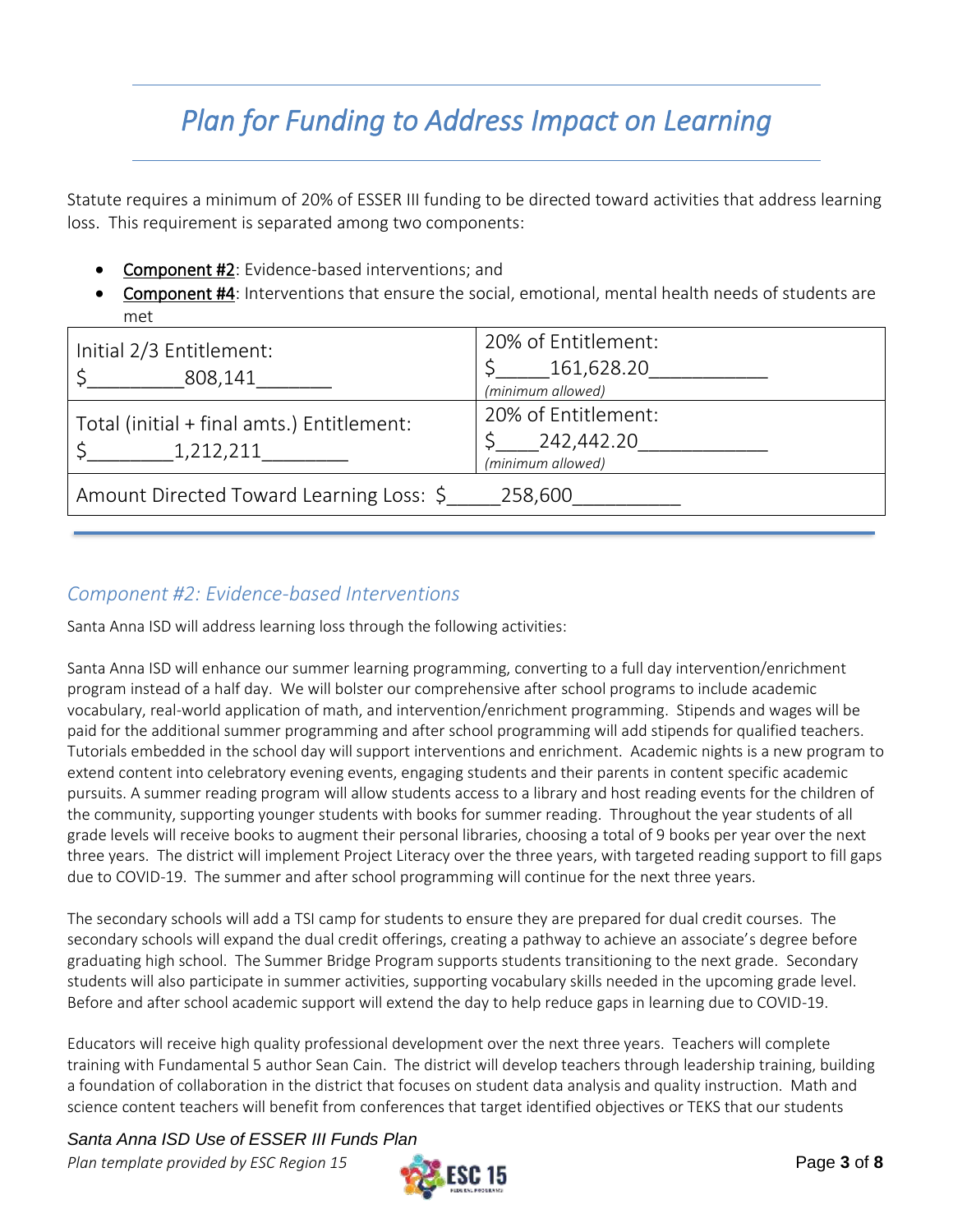struggle with. Elementary teachers will partner with ESC 15 services to train in the use of TEKS Resources to create sound lesson plans. All staff members will gain access to Ruby Payne training for better understanding of students in poverty.

The Santa Anna technology department will enhance our infrastructure to access wireless internet services throughout our campuses. Currently, not all areas are supported with access for staff and students. We are adding iPads for student in grades Pre-K through  $2^{nd}$  grade, expanding our one to one initiative through all students in the district. In the case of a quarantine, all students will have the ability to continue learning with the technology to access instruction.

The LEA has budgeted to implement these activities during the following years:

- 2020-2021 school year
- 2021-2022 school year
- 2022-2023 school year
- 2023-2024 school year (as carryover)

| Some allowable uses of funds aligned to this component include - |                                                         |  |
|------------------------------------------------------------------|---------------------------------------------------------|--|
| Activities aligned with ESEA                                     | Purchase educational technology to aid educational      |  |
| Activities aligned with IDEA                                     | interaction (students/teachers)                         |  |
| Activities aligned with Adult Education & Family Literacy        | Plan/implement summer learning & after-school programs  |  |
| Act (AEFLA)                                                      | Address learning loss (assessments; comprehensive needs |  |
| Activities aligned with Perkins CTE                              | of students; PFE support; tracking remote               |  |
|                                                                  | attendance/engagement)                                  |  |

#### *Component #4: Interventions Addressing Academic, Social, Emotional Needs of Students*

Santa Anna ISD will provide interventions responding academic, social, emotional, and mental health needs of all students, in particular underserved groups\*, through the following activities:

Santa Anna ISD will create programming with guest speakers and focused support in bullying, suicide, and drug abuse. We will also add a counselor for our summer programming to support social, emotional, and mental health needs of all students. We will provide targeted counseling for at risk students through Shaw and Thompson counseling services. SAISD will also develop attendance incentives for in-person instruction, bolstering the face-to-face opportunities for learning by increasing the consistency of student and adult presence in the classrooms.

*\*Underserved groups: low-income students; students of color; English learners; students with disabilities; students experiencing homelessness; children in foster care; migratory students*

The LEA has budgeted to implement these activities during the following years:

- $\bullet$  2021-2022 school year
- 2022-2023 school year
- 2023-2024 school year (as carryover)

Some allowable uses of funds aligned to this component include  $-$ 

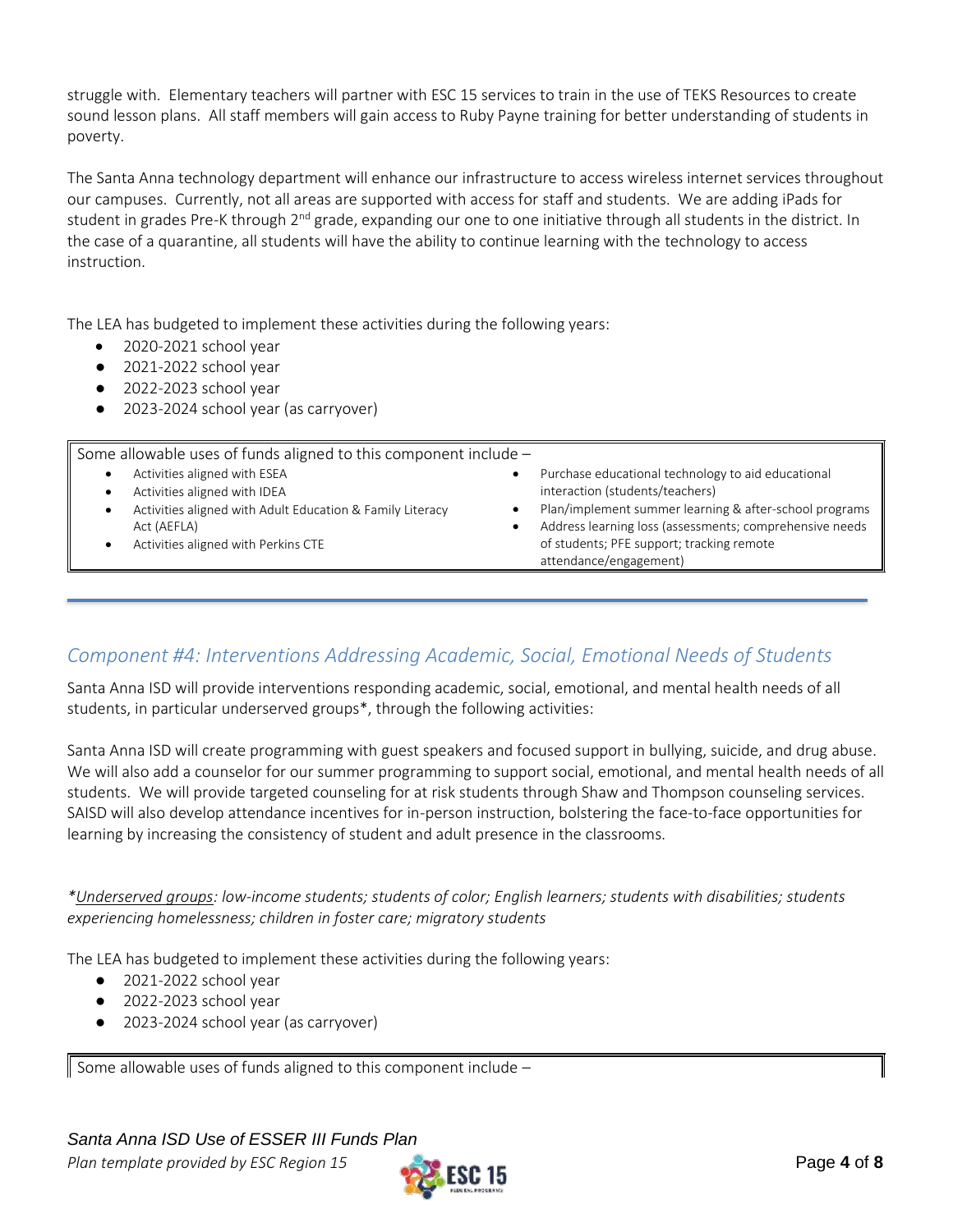- Address student needs: low-income, children with disabilities, English learners, racial and ethnic minorities, students experiencing homelessness, and foster care youth
- Purchase educational technology to aid educational interaction (students/teachers)
- Provide mental health services and supports (incl. implementation of evidence-based full-service community schools & hiring counselors)
- Address learning loss (assessments; comprehensive needs of students; PFE support; tracking remote attendance/engagement)

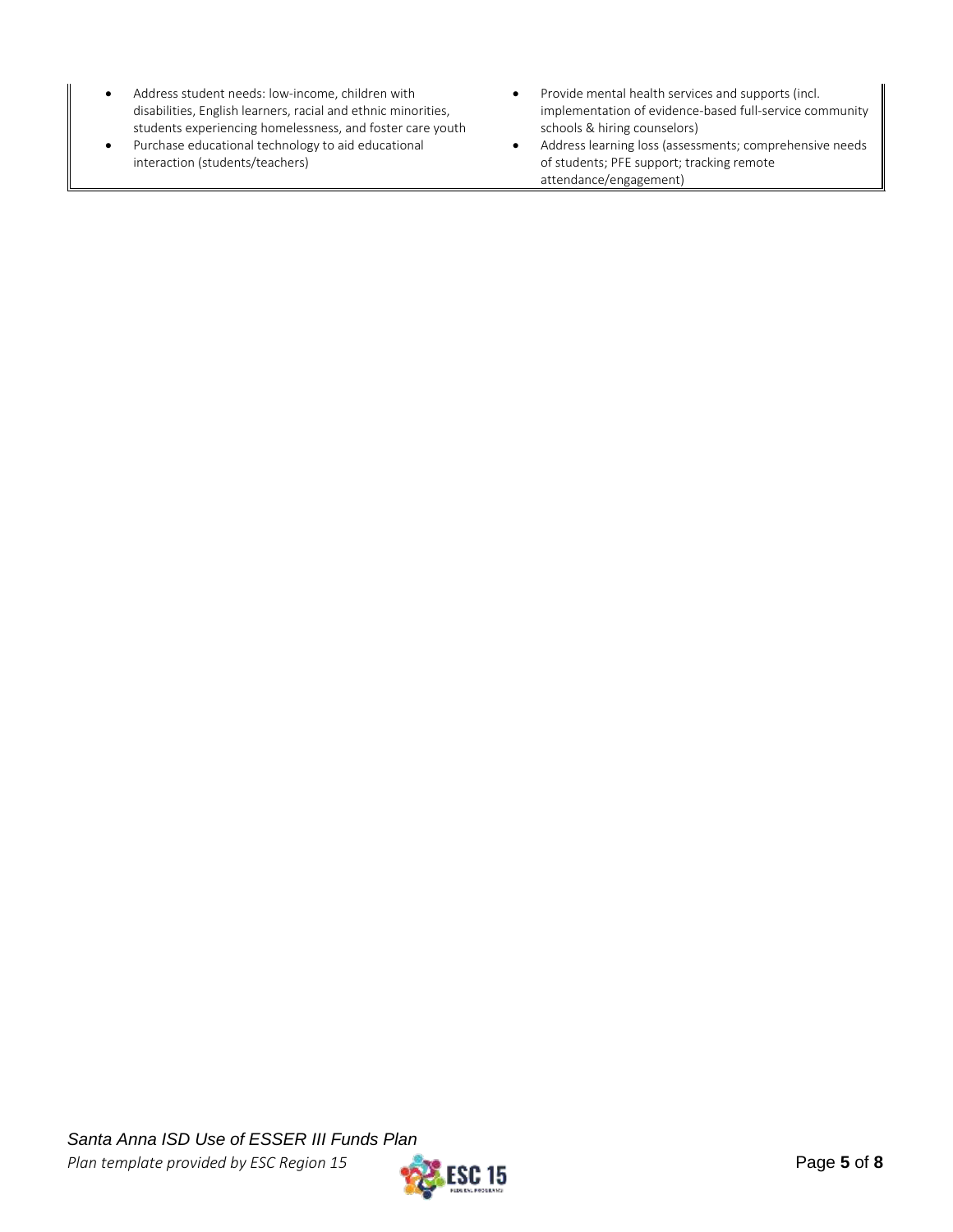# *Plan for Other Needs*

Statute requires that the remaining funds be (≤ 80% of ESSER III entitlement) be spent on other needs aligned with the intent and purpose of ESSER III. This requirement is separated among two components:

- Component #1: Prevention and Mitigation Strategies (optional use of ESSER III); and
- Component #3: Remaining use of ESSER funds aligned to safely reopening and sustaining the safe operation of schools and addressing the impact of the coronavirus pandemic on students

| Initial 2/3 Entitlement:<br>808,141                               | 80% of Entitlement:<br>646,512.80<br>(maximum allowed)    |  |
|-------------------------------------------------------------------|-----------------------------------------------------------|--|
| Total (initial + final amts.) Entitlement:<br>$\frac{1}{212,211}$ | 80% of Entitlement:<br>$-969,768.80$<br>(maximum allowed) |  |
| Amount Directed Toward Learning Loss: \$258,600:953,611           |                                                           |  |

### *Component #1: Prevention and Mitigation Strategies*

Santa Anna ISD will provide prevention and mitigation strategies consistent with CDC guidance (to the greatest extent possible) on reopening schools, in order to continuously and safely open and operate schools for in-person learning.

Santa Anna ISD is supporting these strategies through ESSER III funding and will include the following:

Santa Anna ISD will hire an additional staff member to assist in the custodial and maintenance needs surrounding additional workloads due to COVID-19 mitigation strategies. The extra cleaning duties to prevent spread of germs and viruses require an additional person to ensure completion on a weekly basis. SAISD is still fully stocked on PPE and supplies to sanitize schools. We are adding a storage cabinet to store all of our PPE inventory.

The LEA has budgeted to implement these activities during the following years:

- 2021-2022 school year
- 2022-2023 school year
- 2023-2024 school year (as carryover)

Some allowable uses of funds aligned to this component include  $-$ 

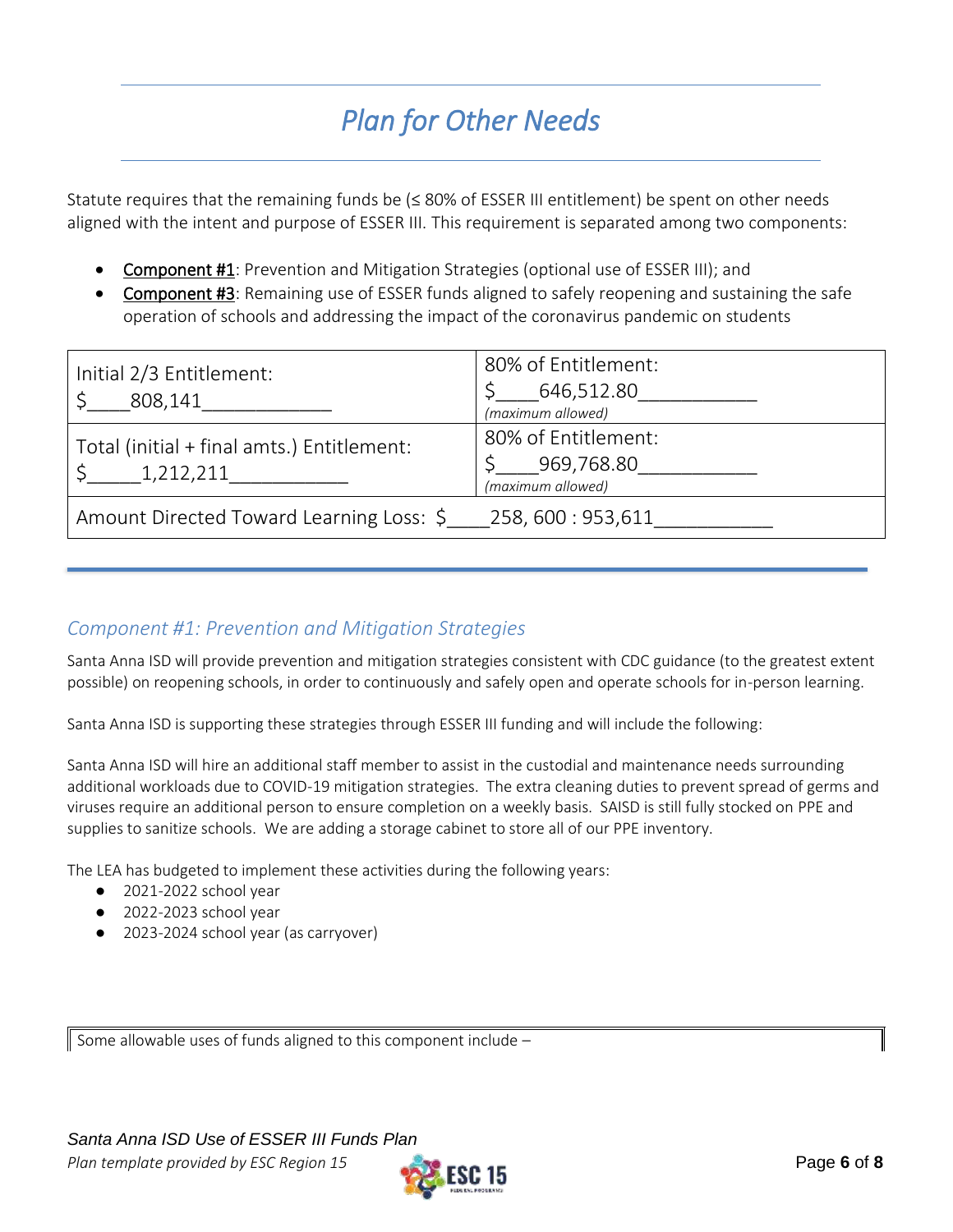- Strategies/Protocols aligned to CDC guidance (reopening/operating)
- Coordinating to prevent, prepare for, respond to COVID19
- PD: sanitizing and minimizing the spread of infectious diseases
- Purchasing supplies to sanitize and clean
- Develop & implement procedures and systems to improve preparedness & response efforts of LEAs

### *Component #3: Remaining Use of Funds*

Santa Anna ISD will use the remaining funds to help safely reopen and sustain the safe operation of schools and address the impact of the coronavirus pandemic on students. The following activities are planned:

Santa Anna ISD will address the issue of zero ventilation in our Ag building, installing adequate equipment to address air quality. Simultaneously we will create more space for the Ag shop, as we are unable to safely social distance. Our agricultural courses serve a large portion of our secondary students, so the impact at SAISD is high. We plan to enhance air quality at the secondary campus with updated units at the high school. We currently do not have enough playground equipment to ensure any type of distancing. We have differentiated recess times to spread out the number of students on the playground at once, but with COVID-19, we just don't have enough equipment for students to spread out. We are changing our flooring in the lower grade classrooms, as they are challenging to clean in the COVID-19 era and students spend a large portion of the class time on the floors working on projects and in centers. Our auditorium floor is near impossible to clean, so we are installing a portable floor covering that is easier to maintain cleanliness. This floor is important because we also host UIL events with students from other schools, making quick cleaning a priority. Our junior high interior walls are not designed for proper cleaning, and need a different surface that does not collect germs and is easier to maintain a cleanly environment. The district has planned out these corrections in our 5-year strategic plan to help address the changes our district faces in the COVID-19 era.

In Santa Anna, we are a high poverty community, so our band students all share instruments. Our plan includes adding enough instruments to limit the sharing of equipment from student to student. During the 2020-21 school year we added a bus because we needed an additional route to socially distance to and from school. We realized we also needed a larger bus in 2021-22 and beyond to transport more students to locations instead of taking two buses. Normally, they would fit on our mid-sized bus, but with social distancing, that is no longer an option. We are adding stipends to staff members that have and utilize their CDL licenses to help bring in bus drivers for our expanded routes. In order to feed our students for summer school, we need a new freezer for our kitchen. Our current setup doesn't work during summer months and feeding our students during a full day of summer instruction is critical. Our communication with parents is crucial, keeping our parents up to date on specific events for student activities or health updates. We have added a newsletter for communication, but need upgrades to our capability to provide quality and timely information.

Our students have been lacking real world experiences during COVID-19. We plan to visit local areas via field trips and establish positive relationships within our community for all elementary students. We plan to engage secondary students in science and math real world activities that have been denied due to COVID-19. We plan to support our gifted and talented students through an enhanced UIL academic programs to reignite their passion for learning at a high level. We are adding a robotics program at the secondary level to challenge our students in problem solving. To encourage creativity that has been lacking with COVID-19 quarantines, we are bringing in art teachers to support enrichment with specific content ties to curriculum. We are also developing an annual career fair to help students understand the impact of COVID-19 on specific jobs and careers.

To address the mental stress COVID-19 placed on our overworked staff, we will be offering a COVID-19 stipend for staff members that were with us the entire year as a retention bonus. In smaller schools we did not have the ability to

*Santa Anna ISD Use of ESSER III Funds Plan*

Plan template provided by ESC Region 15 **Page 7 of 8**